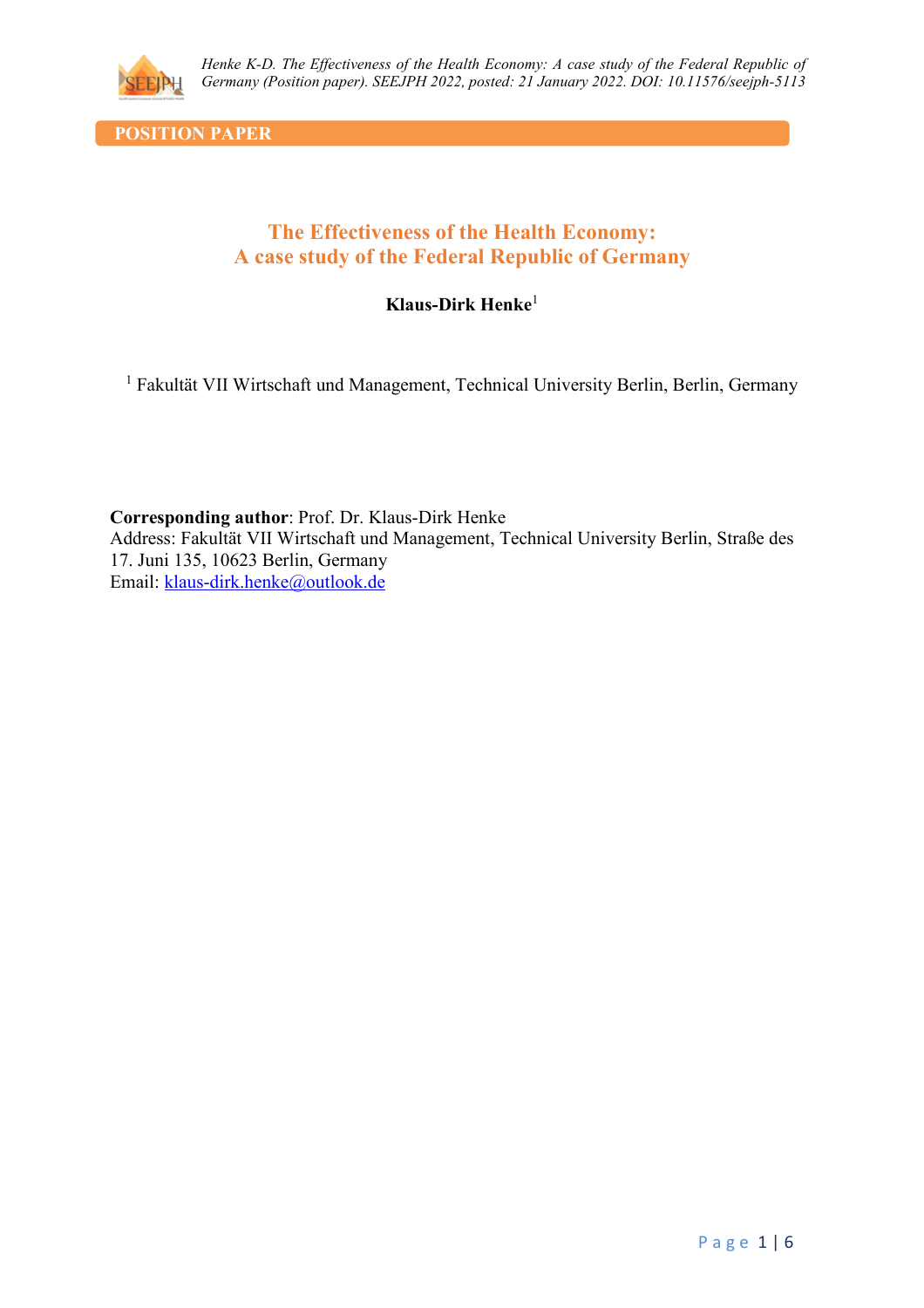

Usually, the population associates the health care system with providing medical<br>care and health care for patients. care and health care for patients. Stereotypically, this image includes excessively high costs and the need to curb them. Completely disregarded is the fact that the health care system is not only a cost factor but also a growing industry. Its economic importance is impressively demonstrated by its contribution to employment value-added, and exports. 16.6% of the labor market, 12.0% of gross value-added, and 8.3% of exports in the overall economy in 2019 are already impressive figures that other industries do not have ([1](#page-1-0)).<sup>1</sup> The German Federal Ministry for Economic Affairs and Energy regularly publishes facts and figures on the core and extended sectors of the healthcare industry and the associated collectively and individually financed healthcare services. These reliable data are available nationally and at the regional level down to the individual county (2). For example, it can be seen that the health economy in Mecklenburg-Western Pomerania and Schleswig-Holstein makes a particular contribution to regional employment and gross value-added, while in southern Germany, the industrial locations of the health economy are in the foreground. Thus the data refer to the state's economy, in particular employment. The northern states profit a lot from tourism, while the industry is in the foreground in the South (3). The figures do not refer to health needs and demands between different regions.The economic importance of health care is also reinforced by the fact that healthy aging increases the population's productivity and triggers a growing demand for services and goods (4). It can be seen that healthcare is not only a cost factor but also an economic sector that makes a stable long-term contribution to the national product and, above all, to employment, alongside tourism, the education sector, the energy

industry, and the automotive industry. The described economic footprint is further strengthened because this economic sector stabilizes the national economic power due to the low input ratio. Finally, it can be shown that the industry grows one percent faster over time than the German economy as a whole (5). Despite the regular and systematic statistical coverage of the health economy by the German Federal Ministry for Economic Affairs and Energy and the independent economic research institute WifOR (Wirtschaftsforschung, https://www.wifor.com/en/), additional aspects require further investigation. For example, the question arises as to whether a healthier society also generates savings. However, there are hardly any reliable calculations on this assumption. There is a lack of meaningful medical results. This requires calculations for specific disease patterns for different population groups and, if possible, differentiated by region. Therefore, a frequent question relates to the health benefit, somewhat superficially also referred to as the "health dividend" of the health care system. In Germany, we have taken a major step forward with institutionalized benefit measurement through the German Medicines Market Reorganization Act (GMMRA) and the associated Institutes for Quality Assurance, Efficiency, and Evaluation of Medical Interventions. Nevertheless, there are increasing complaints about the associated increase of bureaucracy in the selfadministration and thus in the healthcare system. Increasing transparency seems to be increasing bureaucratization even more. It is a pity that competition hardly plays a role in this context. The health insurance funds mainly manage themselves, and the SGB V does not allow them to organize health care entrepreneurially. The health benefits of the health economy are not equally apparent, as is the case with calculations of value-added, employment, and exports based on

<span id="page-1-0"></span><sup>&</sup>lt;sup>1</sup> All data in the entire article are for Germany, except the three tables for a few SEE countries in the Appendix.

The statistical basis for all of these figures are from an article published in 2019 by Henke et al. (1)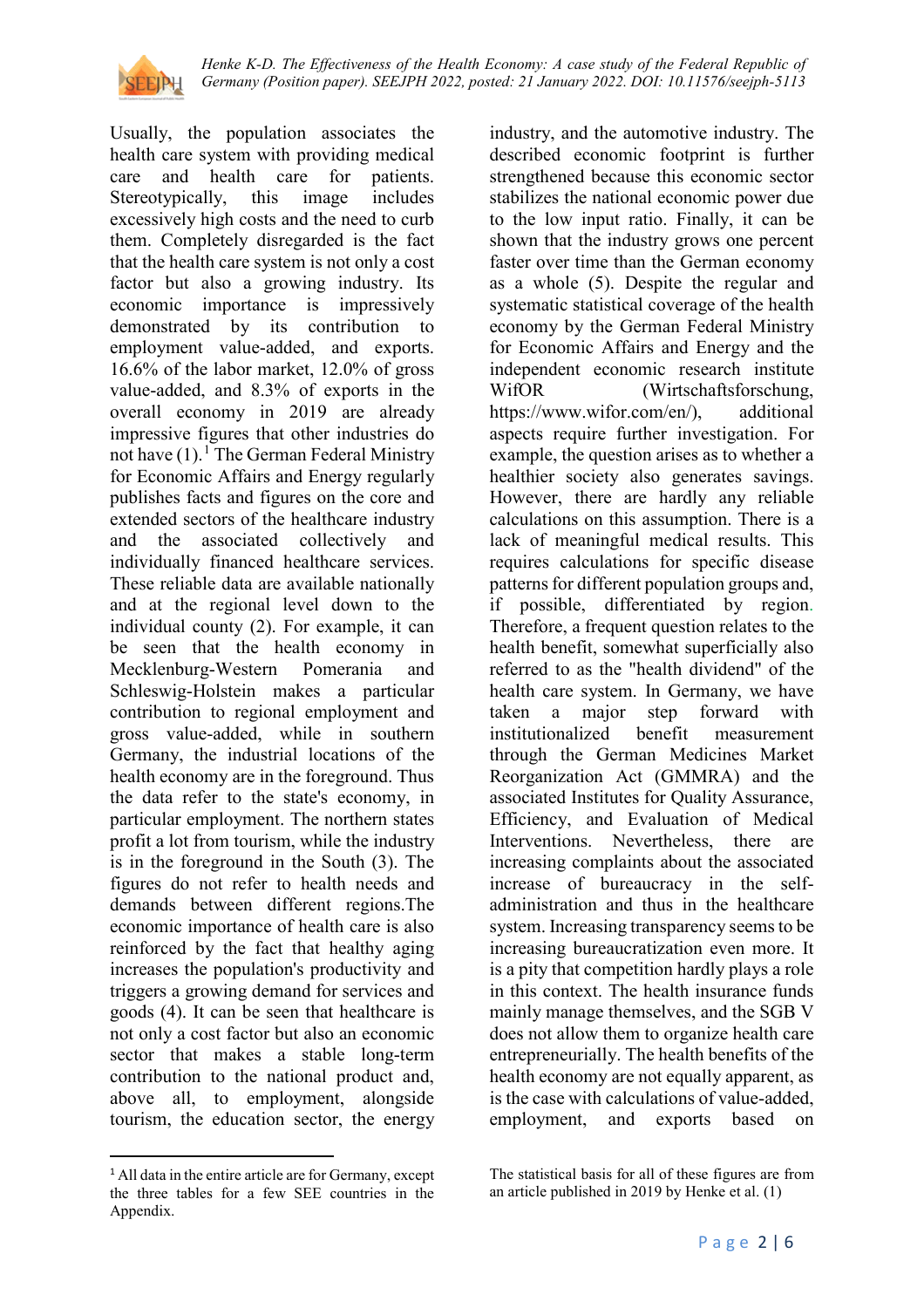

standardized national accounts. On the way to more transparency, comprehensibility and an evaluation of the benefits of the health care industry, attention should therefore be drawn to only a few selected and easily comprehensible ways as examples. New tasks include suitability for everyday life and the elderly as a care goal that is gaining in importance. The health economy includes medical devices and prosthetics, combined with sports and fitness equipment, weight and blood pressure measurement, home emergency call systems, and the measurement of irregular body states (digital health). In these more medical-technical areas, given their economic benefits here and there, they can even be expected to be self-financing. Another path is more strongly oriented toward individual physical functioning in ophthalmology, using the example of highly successful cataract operations. The healthcare industry contributes a great deal to a better quality of life in this area. Accidents in the home, in sports, or traffic, completely different segments can also be isolated in the context of the health economy and analyzed in terms of their health benefits. Often overlooked is that these small-seeming sectors include many medium-sized companies that have turned healthcare into an industry. More than 45 million people are wearing spectacles in Germany. More than 800,000 cataract operations (6) also have to be managed technically, even if the focus is on vision, hearing, or mobility for the individual. Assisted living and age-appropriate assistive technologies also contribute to better health or everyday fitness in the familiar and neighborhood environment. Accessible health is not just a buzzword but a prerequisite for open access to healthcare services (7). In the case of chronic illnesses, the focus is on new technologies that are often initially paid for individually before they come into widespread use as standard services. The progress usually starts with

the consumption of expensive goods by people who can afford them. Increasing demand may reduce the prices and, together with empirically-based benefits, will be used by the sickness funds to support their use by larger insured groups. An example of the automobile industry is similar in that rich people buy expensive cars and use technical equipment earlier and more often. Still, after a certain period, the average population can use the goods and services because the prices went down. In the case of interventions that can be scheduled, special clinics with their particularly sophisticated medical equipment play a unique role. Elective surgery is essential for health tourism, i.e. export, particularly in some countries in Central and South Eastern Europe, including Croatia. Especially it applies to procedures and services financed out-of-pocket (e.g. dental care and the already mentioned cataract surgery). Plastic surgery and aesthetic treatments are another rising part, and cross–border health care could be mentioned in this context, as well. $<sup>2</sup>$  $<sup>2</sup>$  $<sup>2</sup>$ </sup> During the Covid pandemic another issue came up concerning the elective surgical procedures. To increase the capacity of intensive care, elective surgery was postponed in many cases to a later period of time. Last but not least, reference should be made to medical services and aids, medications, and the rapid medicaltechnical progress in general and especially in university hospitals. Here, too, the public rarely perceives the healthcare system as a sui generis branch of industry. Yet, the healthcare industry is an indispensable prerequisite for the provision of healthcare to the population. This is particularly true for the pharmaceutical industry and indirectly included through expenses for drugs that are usually included in health spending in which over-the-counter drugs are not always included. The benefits of those mentioned above and other treatments result from the products and services of the health economy, which must be available

<span id="page-2-0"></span> $\overline{a}$ <sup>2</sup> The author thanks Jadranka Božikov for the information about this background.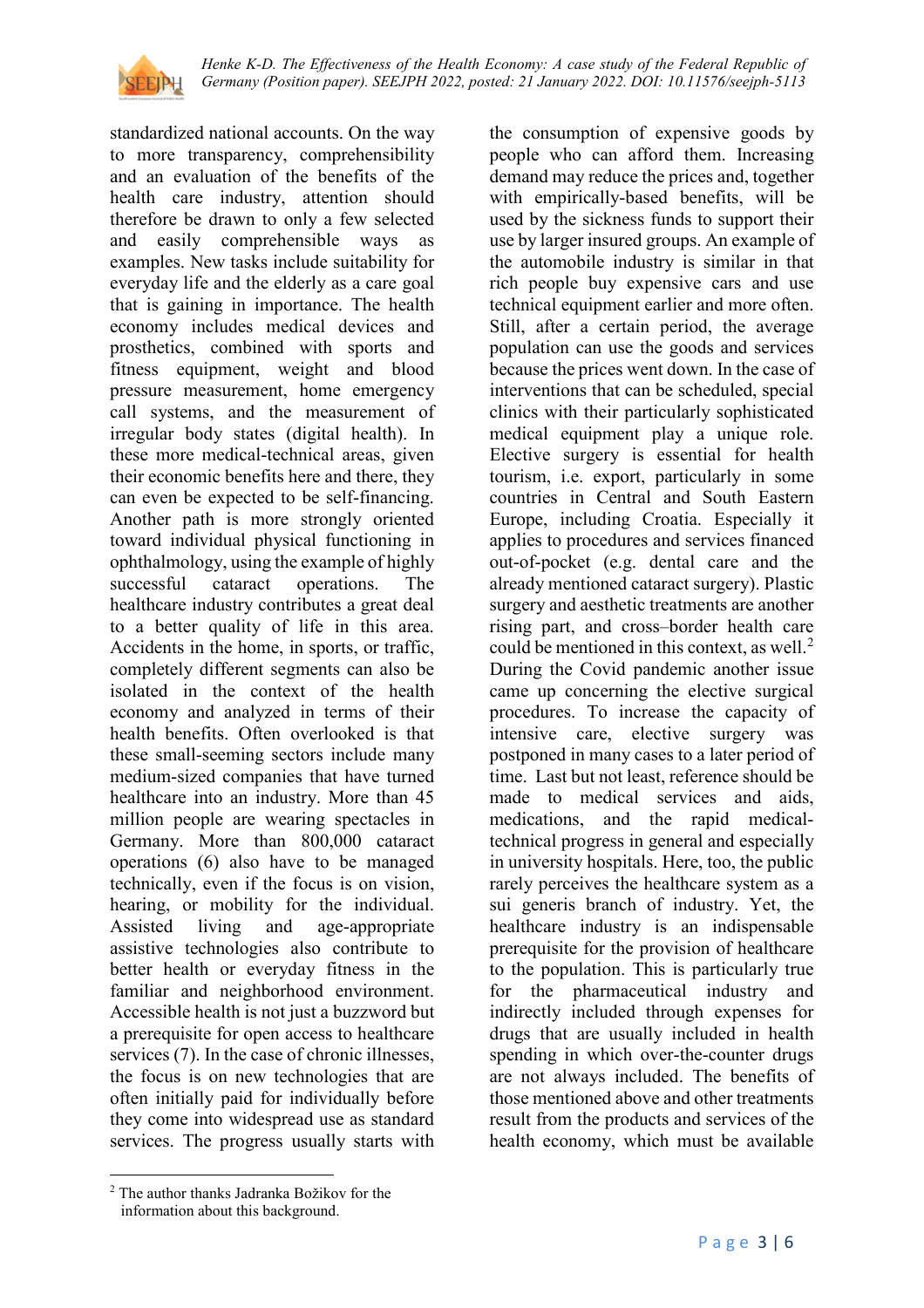

*Henke K-D. The Effectiveness of the Health Economy: A case study of the Federal Republic of Germany (Position paper). SEEJPH 2022, posted: 21 January 2022. DOI: 10.11576/seejph-5113*

millions of times in terms of type and scope. Thus, the population's health care and its health assistance belong inseparably together with the health economy. Of course, one should never forget that ethical and humanitarian principles have to be respected (8,9). Supporting everyday

## **References**

- 1. Henke K-D, Legler B, Claus M, Ostwald DA. Health Economy Reporting: A Case Review from Germany, International Journal of Business and Social Science, 2019; 10 (3):50-64, doi: 10.30845/ijbss.v10n3p5.
- 2. Bundesministerium für Wirtschaft und Energie, Hrsg., Gesundheitswirtschaft, Fakten und Zahlen, Ausgabe 2019, Berlin 2020:8.
- 3. Henke K-D. Von der Gesundheitsökonomie zur Gesundheitswirtschaft. Perspektiven der Wirtschaftspolitik 2019; 20(1):23-41 Ibid. p.36.
- 4. Henke K-D, Martin K, Health as a Driving Economic Force. In: Kickbusch I. (editor). Policy Innovation for Health, Berlin 209; 95-124

competence combined with the skills and abilities of older people, i.e., successful aging, remains an ongoing challenge in aging societies. New ways in the health economy contribute significantly to this and are still underestimated in their importance for the aging population's health care (10).

> https://de.statista.com/statistik/daten/ studie/673391/umfrage/preis.

- 5. Henke K-D, Fachinger U, Eberhardt B. Better health and ambient assisted living (AAL) from a global, regional and local economic perspective. In: International Journal of Behavioural and Healthcare Research, 2010; Bd. 2, H. 2, 172-192.
- 6. Marstein E, Babich SM. Global health in transition. The coming of neoliberalism. South Eastern European Journal of Public Health, 2018; 9:1-7, doi: 10.4119/UNIBI/SEEJPH-2018-179.
- 7. Marstein E, Babich SM. The corporatization of global health: The impact of neoliberalism. South Eastern European Journal of Public Health, 2018; 10:1-8, doi: 10.4119/UNIBI/SEEJPH-2018-191.
- 8. Henke K-D, Ostwald DA. Health satellite account: the first step, In: Behavioural and Healthcare Research. 2012; Bd.3, H.1., S. 91- 105.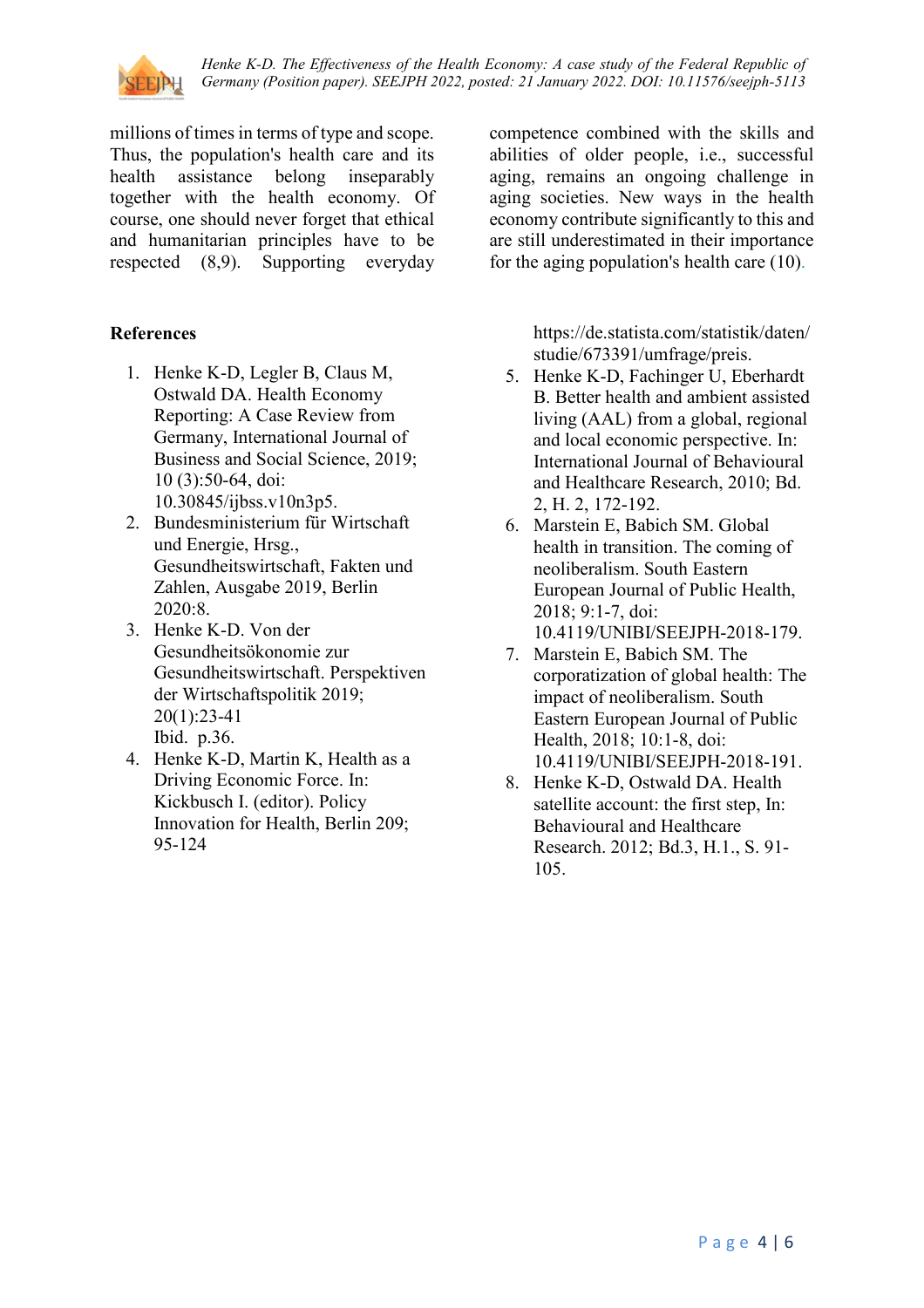

*Henke K-D. The Effectiveness of the Health Economy: A case study of the Federal Republic of Germany (Position paper). SEEJPH 2022, posted: 21 January 2022. DOI: 10.11576/seejph-5113*

## **Appendix**

The role of health economy in some SEE countries (Croatia, Montenegro and Slovenia) based on empirical data and in comparison with the EU is presented in Tables 1-3 bellow.

**Source:** Henke, K-D, Legler B. The economic importance of the healthcare sector. Health economy reporting in the Balkan states – Empirical data for Croatia, Slovenia and Montenegro, Opatija, September 2018.

Health expenditures, share of health expenditures in GDP, Gross Value-added (GVA) of health economy, and share of health economy in GDP are documented in Table 1 for 2015. The figures stem from own calculations based on Eurostat (2018) and WHO (2018). Table 2 refers in the long run from 2011 to 2015 and includes the growth rate of the labor force in the health economy. The sources are the same as in Table 1.

A comparison with other sectors (Tourism and Finance) is shown in Table 3. The health economy is a key segment of the Croatian and Slovenian economy in 2016 compared with Tourism and Finance. These data stem from Eurostat (2018).

What are the benefits of the health economic accounts?

- Established and continuous monitoring of the health economy.
- Facts and figures as a basis for political decision-makers.
- Early warning tool for special developments. (Anomalies in growth dynamics, Value-added losses, employment declines).
- Comparability with other major sectors of the economy.

**Table 1:** Measurements of the Health Economy: expenditures and shares of health economy in the overall economy in Croatia, Slovenia and Montenegro compared to the European Union (EU). Source: WiFOR calculations based on Eurostat (2018) and WHO (2018)

|                                          | $\mathbb{R}$<br><b>Croatia</b> | <b>Slovenia</b>       | <b>Montenegro</b> | $\frac{1}{2}$ , $\frac{1}{2}$<br>EU |
|------------------------------------------|--------------------------------|-----------------------|-------------------|-------------------------------------|
| <b>Health expenditures</b><br>in 2015    | $3.2$ EUR                      | $3.3e$ <sub>EUR</sub> | $216$ EUR         | 1,470 $_{EUR}^{bn}$                 |
| Share of health<br>expenditures in GDP   | 7.3%                           | 8.6%                  | 5.9%              | 9.9<br>$\frac{0}{0}$                |
| <b>GVA of Health Economy</b><br>in 2015  | $3.1$ EUR                      | $3.4$ FUR             | $209$ EUR         | 1,312 $_{EUR}^{bn}$                 |
| <b>Share of Health Economy</b><br>in GVA | $6.7$ %                        | 8.5%                  | $5.3$ %           | - 9<br>0/2                          |

rce: WifOR calculations based on Eurostat (2018), WHO (2018)